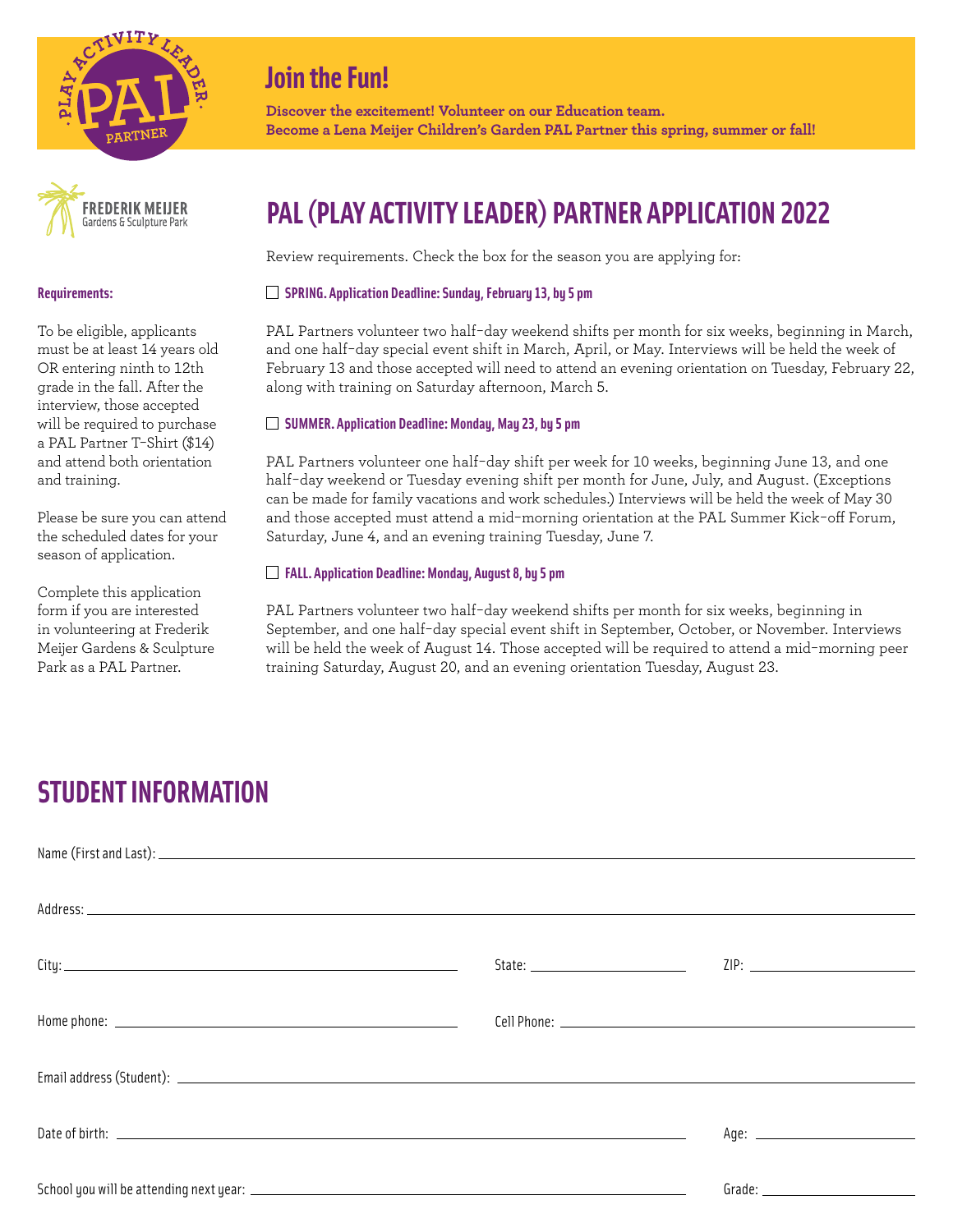# **APPLICATION QUESTIONS**

Shifts are Monday through Saturday, 9 am–1 pm or 1–5 pm. In the Summer, there are additional evening hours, 5–9 pm on Tuesdays. Sunday shifts are 11 am–3 pm or 1–5 pm. Pending approval, which days and shifts would you prefer to volunteer?

How did you find out about this program?

Do you have experience working with the public?  $\Box$  Yes  $\Box$  No

Have you volunteered before? If so, please tell us when and where.

## **DESCRIPTIVE PARAGRAPH**

Please provide a brief paragraph describing your interest in the PAL Partner Program. What do you hope to gain by participating and why should you be selected as a PAL Partner?

### **LETTERS OF RECOMMENDATION**

Please list the names of three people you have asked to submit a letter of recommendation in support of your application.

| Name: |              |
|-------|--------------|
| Name: | Email/Phone: |
| Name: | Email/Phone: |

These references should not come from family members. You may ask teachers, coaches, neighbors, employers, religious leaders, et cetera. Be sure to attach these letters to your application and submit them by email (preferred) to LaStar Alicea at lalicea@meijergardens.org or mail them to the address listed below:

Frederik Meijer Gardens & Sculpture Park; LMCG PAL Partner Program Attention: LaStar Alicea at LMCG 1000 East Beltline NE Grand Rapids, Michigan 49525